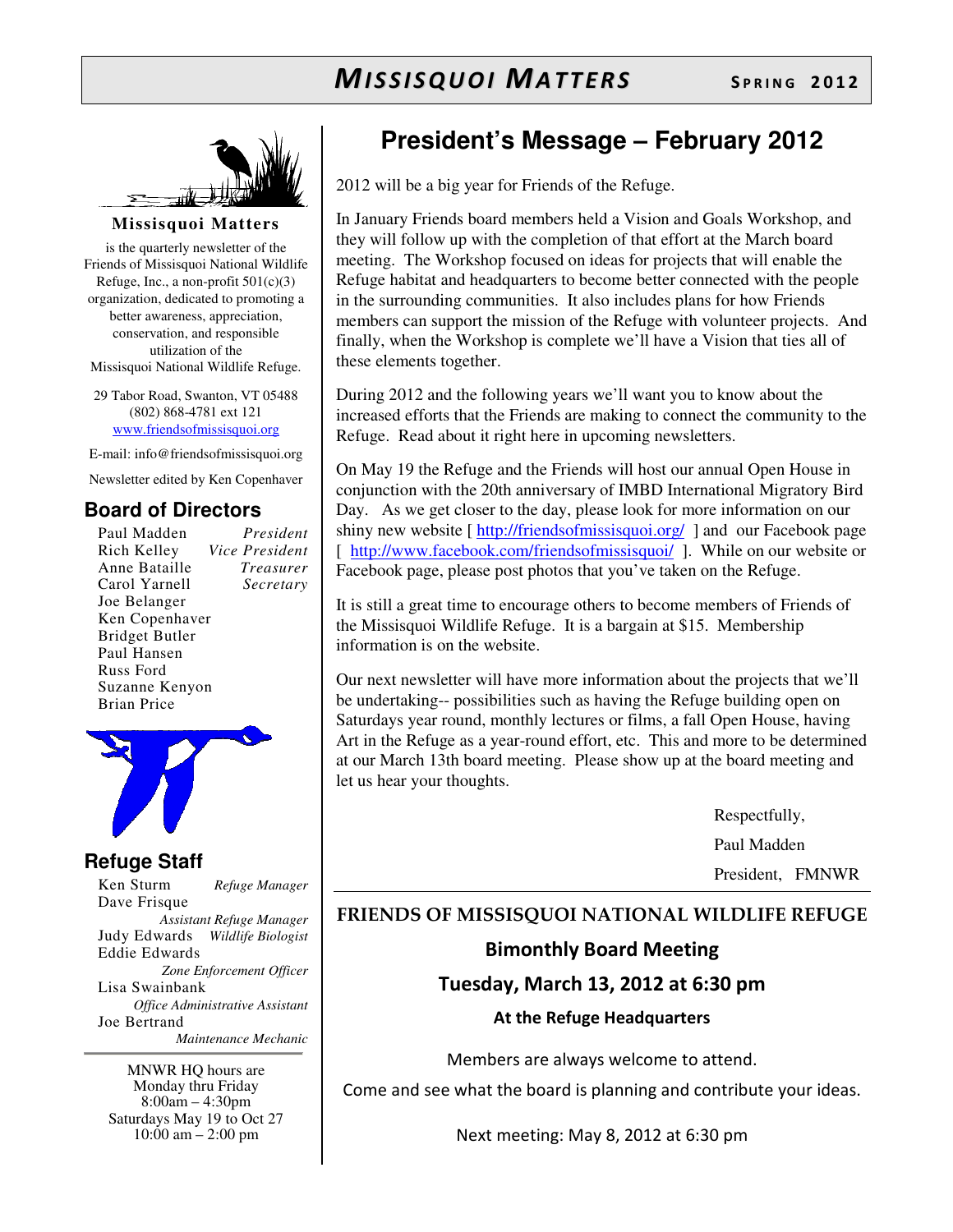# **Refuge Work (Other Than Wildlife Management) Can Be Rocky**

by Ken Sturm, Refuge Manager, Missisquoi NWR

By law, the USFWS must preserve any culturally significant sites under the control of the agency. This is spelled out in the National Historic Preservation Act of 1966, which directs federal

For those of you who have taken the opportunity to visit the Mac's Bend parking area either to launch a boat this fall or take a hike on the Jeep Trail, you assuredly noticed the large pile of rock that appeared there in November. It's hard to hide 1,500 tons of

riprap-sized rock, and it requires an explanation for those of you who sat scratching your heads at the appearance of such a pile.

This rock was purchased as a first step in working to protect a culturally sensitive archeological site that has been eroding for years. The erosion has not only washed away artifacts but also exposed them so that looters could have easy access to these



rare and sensitive materials. The rock is only about one third of what we estimate will be necessary to fully protect this site due to its size and location on the refuge.

The site is a documented activity area for Native Americans in Vermont and is recognized by the Abenaki as highly sensitive. It was first studied in 1969 after Missisquoi NWR Refuge Manager Ed Chandler requested assistance after discovering various artifacts in the area. Since then, numerous investigations have documented the importance of this site and the entire Missisquoi River Delta to Native Americans as well as to more recent European contact era uses. Of course the Abenaki tribe has always maintained the area's significance and it is with full cooperation with the tribe that the refuge moves forward with its efforts to protect this eroding site.

agencies not just to assume responsibility for but also to "undertake… any preservation, as may be necessary to carry out this section." Not only is it the law, but we believe it is also the right thing to do: protecting the heritage we have assumed responsibility for through the

> refuge. So you may be asking – "what comes next with that pile of rock?" The rock must be moved

management of the

across the river to the site. Again what you see at Mac's Bend Parking area is only estimated to be 1/3 of the total rock required to fully protect this site. The refuge has a small barge that we will use to move the rock across the river and we will likely be asking for regional help from other National Wildlife Refuges to borrow equipment necessary to complete the task.

We hope that this project can begin in the fall of 2012 at the latest. It will likely take two seasons to complete if funding is available and the necessary support is provided. In the end the refuge will have met the requirements of the National Historic Preservation Act, made good on a problem long identified by staff and Abenaki tribal members alike, and protected a site that all archeologists agree is eligible for the National Register of Historic Places.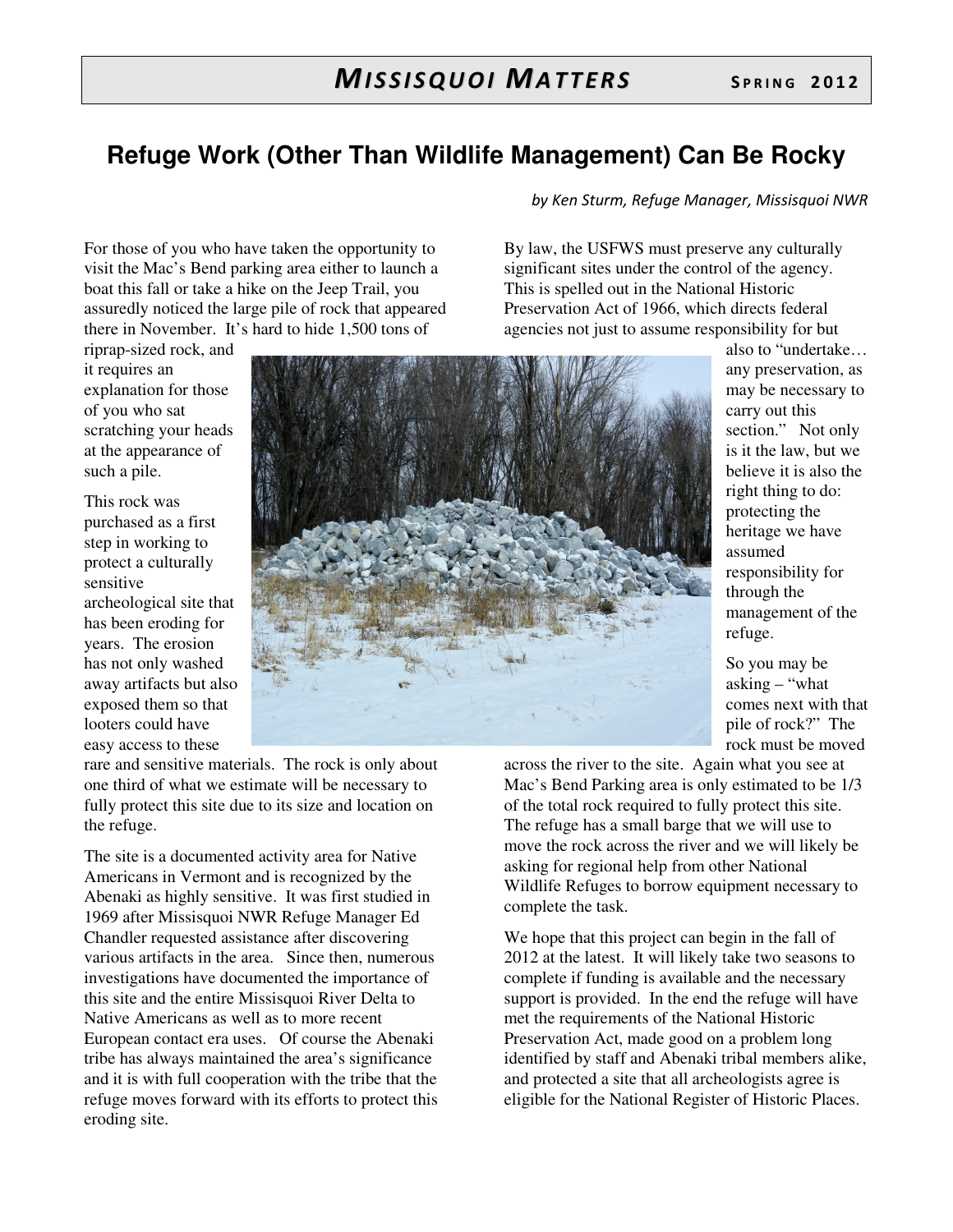

# Spring Activities Schedule at Missisquoi National Wildlife Refuge

29 Tabor Rd. Swanton, VT 05488

#### All programs and tours are free, but registration is required where noted.

#### Owl Prowl Saturday, March 17, 6:00 pm to approx 9:00 pm

Join refuge volunteer, Jeremy Brooks as he leads a walk in the refuge to seek out and listen to the vocalizations of resident owls. The Owl Prowl will be at the Black/Maquam Creek Trail located approx. 2 ½ miles west of Swanton on RT. 78. Look for the large Refuge sign at this parking area.

Bring along a low intensity flashlight. Please call 802-868-4781 to register for this activity.

### Secrets Of Outdoor Photography Saturday, March 31, 10:00 am to 1:00 pm

#### Join refuge volunteer and photographer, David Schmoll for an educational look into some of the secrets of outdoor photography. Dave will explore some of the exposure settings and other options available on many compact digital cameras that can be used to get better outdoor photographs. This activity is designed for beginning and intermediate photography enthusiasts who use relatively inexpensive camera equipment. The activity will be conducted indoors at the refuge headquarters building located on Tabor Rd ¼ mile off of RT. 78.

Participants are asked to bring their own camera equipment. Participants may use the information and techniques from this activity to take photos around the headquarters building and on refuge trails after the photography activity is concluded. Please call 802-868-4781 to register for this activity.

#### Join Park Ranger, David Frisque for a look at the life and activity in a vernal pool early in the spring. Vernal pools are important breeding areas for some of the more reclusive and seldom seen amphibians such as wood frogs and salamanders. Because these temporary wetlands often dry up completely by late summer or early fall, egg laying and early development of juvenile salamanders and frogs must begin early in the spring.

The walk will take pace at the Stephen Young Marsh Trail area. Meet at the Parking Lot across from Stephen Young Marsh on Tabor Rd about one mile past the refuge HQ building. Bring along a small flashlight and waterproof footwear. Please call 802-868-4781 to register for this activity.

# Woodcock Walk I **Example 20, 1999** Friday, April 20, 6:30 pm to 8:30 pm

Join refuge volunteer, Greg Simard on a woodcock walk at the Stephen Young Marsh area. Woodcock have a unique courtship display that incorporates an aerial display and a ground level calling display that occurs just before and after sunset. Join Greg for an enjoyable early evening walk to witness this unique springtime activity.

Participants will meet at the Parking Lot across from Stephen Young Marsh on Tabor Rd about 1 mile past the refuge headquarters. Please call 802-868-4781 to register for this activity.

### Vernal Pool Walk **Friday, April 6, 6:00 pm to 8:00 pm**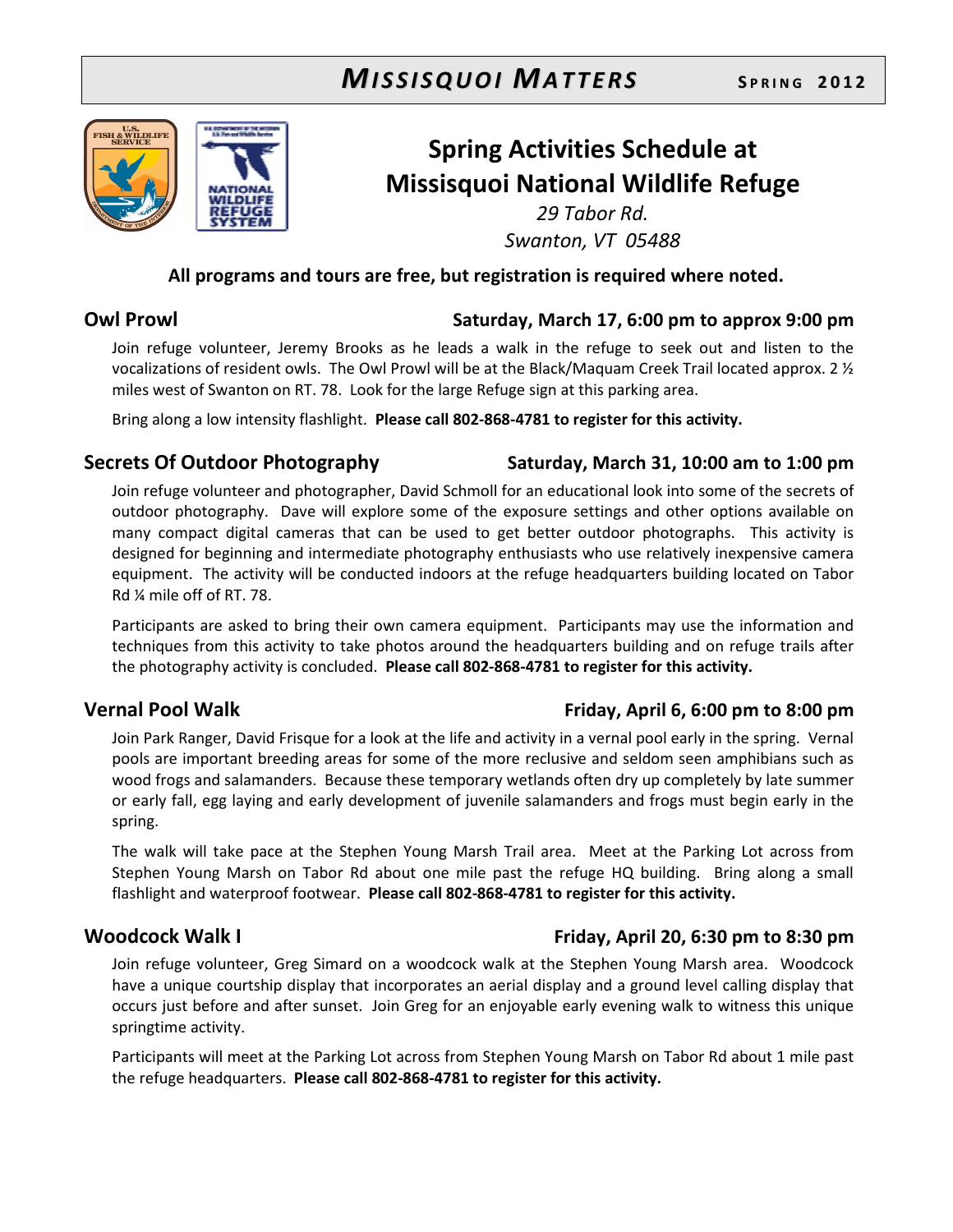#### Woodcock Walk II **Example 20 and Triday**, May 4, 7:30 pm to 9:00 pm

Join Park Ranger, David Frisque for another evening woodcock walk at the Stephen Young Marsh area. Participants will meet at the Parking Lot across from Stephen Young Marsh on Tabor Rd about 1 mile past the refuge headquarters. Please call 802-868-4781 to register for this activity.

#### Refuge Green Up Day Network Saturday, May 5, 9:00 am to approx. noon

The Missisquoi NWR will conduct Refuge Green Up Day on May 5, 2012 with the rest of Vermont. We will concentrate our efforts on river cleanup using refuge boats. The refuge will monitor river water levels and flows. Should water levels be excessively high or if flow rates in the river channel are too strong due to snow melt and spring rains, this event may be postponed or cancelled.

All participants should meet at the Louie's Landing Parking Lot on RT 78. Please call 802-868-4781 to register for this activity.

#### International Migratory Bird Day & Open House Saturday, May 19, 7:30 am to 2:00 pm

Join us at the Refuge to celebrate the 20th anniversary of International Migratory Bird Day. The 2012 IMBD theme of "Connecting People to Bird Conservation" is intended to try to introduce new people to birds, birding, and bird conservation as an outdoor experience.

Activities will begin at 7:30 AM with an orientation at the refuge headquarters, after which groups will disperse via the refuge trails on foot, via waterways by boats, and, if there is a demand, by canoes and kayaks as well. We will record all species and as many individuals within those species as we can find.

All birding participants will return to the headquarters building by 11:30 AM to tally their results and have a light lunch. A speaker will follow the lunch at approximately 1:00 PM with a natural resource presentation on a topic related to the International Migratory Bird Day theme. Details concerning the speaker and the available morning activities will be posted on the Friends' website as they become available. Please call 802-868-4781 to register for this activity.

### Monthly Nature Walks 1

### $1<sup>st</sup>$  Saturday of each month (see times below)

Join Friends of Missisquoi NWR board member Joe Belanger for nature walks on various refuge trails, held the first Saturday of each month. Registration is not required. Locations are subject to change depending on trail conditions. The schedule for the next three months is:

- March 3: Jeep Trail (9AM to 12PM) The Jeep Trail offers a riverside trek along the Missisquoi River with possible sightings of Pileated Woodpeckers, hawks, red fox, white tail deer and perhaps a glimpse of a few of the more hardy early migrants such as Great Blue Herons. Meet at the Louie's Landing fishing access parking lot on Rt 78.
	- April 7: Maquam/Black Creek Trail (9AM to 11AM) Some early migrants should be pushing into Vermont by the date of this walk with waterfowl, Great Blue Herons, and Red-winged Blackbirds present on the refuge at numerous locations. Meet at the parking lot located on Rte 78 approx. 2 ½ miles west of Swanton.
	- May 5: Old Railroad Passage Trail (9AM to 11AM) Spring migration will be in full swing by this date so many forest and grassland song birds should be present. Time permitting, the walk should allow participants to see a small portion of the Maquam bog from the trail. Meet at the parking lot on Tabor Rd, about a mile past the refuge headquarters and across from Stephen Young Marsh.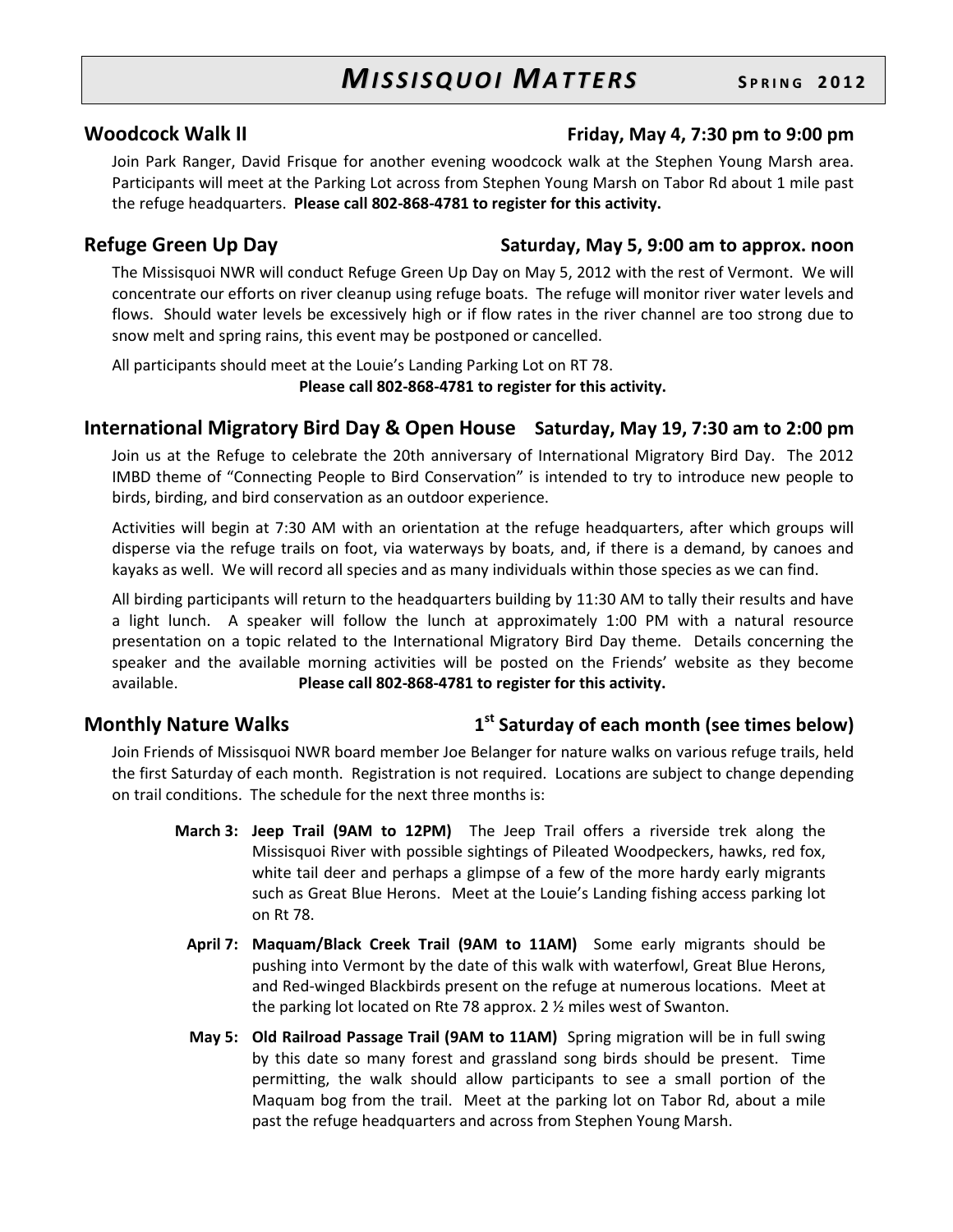#### Monthly Bird Monitoring Walks 3 3<sup>rd</sup> Saturday of each month, 8:00 am to 10:00 am

Friends board members Bridget Butler and Ken Copenhaver will lead bird monitoring walks on various refuge trails on the third Saturday of each month. The purpose of the walks is to gather long-term data on the presence of birds, their abundance, and changes in populations. Observations will be entered into the Vermont eBird database where data is stored by the Cornell Lab of Ornithology and the National Audubon Society. These walks are appropriate for all levels of birders and provide a wonderful opportunity to learn about birds throughout the seasons. Registration is not required. Locations are subject to change depending on trail conditions. The schedule for the next three months is:

- March 17: Old Railroad Passage Trail. Meet at the parking lot on Tabor Rd, about a mile past the refuge headquarters and across from Stephen Young Marsh.
	- April 21: Maquam/Black Creek Trail. Meet at the parking lot located on Rte 78 approx. 2  $\frac{1}{2}$ miles west of Swanton.
	- May 19: Stephen Young Marsh Trail. Meet at the parking lot on Tabor Rd, about a mile past the refuge headquarters and across from Stephen Young Marsh.

#### Annual Kids Fishing Derby Saturday, July 28

More information will be available as the date approaches. People are asked to call 802-868-4781 to register for this popular annual event.

> To check for any schedule changes or additions, visit the Friends website at www.friendsofmissisquoi.org and check the "What's Happening" section.

# **A Wing What?**

by Judy Sefchick Edwards, Wildlife Biologist, Missisquoi NWR

For one short week in January, there's a flurry of non-stop activity and a sense of urgency at Patuxent Wildlife Research Refuge. The scene may look somewhat bizarre to the casual observer: a room packed with people hunched over their work; endless stacks of leaning cardboard boxes; tables overburdened with books, paperwork, and measuring devices; heaps of stained envelopes spilling to the ground; and feathers of every size, shape, and color, piled ankle-deep on the floor. But to waterfowl conservation professionals, it's a little slice of heaven. (After all, no one ever claimed sanity in this profession!).

Welcome to the Atlantic Flyway Waterfowl Wingbee in Laurel, Maryland—a place where state and federal wildlife biologists, biological technicians, conservation officers, and other natural resource professionals converge once-a-year to study

and identify thousands upon thousands of hunterharvested waterfowl wings. Despite the crowded conditions and a discernable stench when you first open the door, you'll find a group of 40 people from all over the Atlantic Flyway (Florida to Maine), who are more than excited to be here. After all, this event is steeped in tradition—U.S. Fish and Wildlife Service (FWS) biologists have been examining waterfowl parts (for the appropriately named "parts collection survey") since 1961!

Coordination among state wildlife agencies and the FWS, and voluntary participation by waterfowl hunters, is a must for the wingbee to be a success. Keeping track of who's hunting, how many, of what, where, and when, is key! The Migratory Bird Harvest Information Program (HIP) helps out—it requires licensed migratory game bird hunters to register in each state. The state then passes the hunters' names onto FWS, so a random sample of hunters can be asked to keep a diary of the birds they harvest. But that's only part of the process. The second part involves another sample of hunters who are given postage-paid envelopes and asked to mail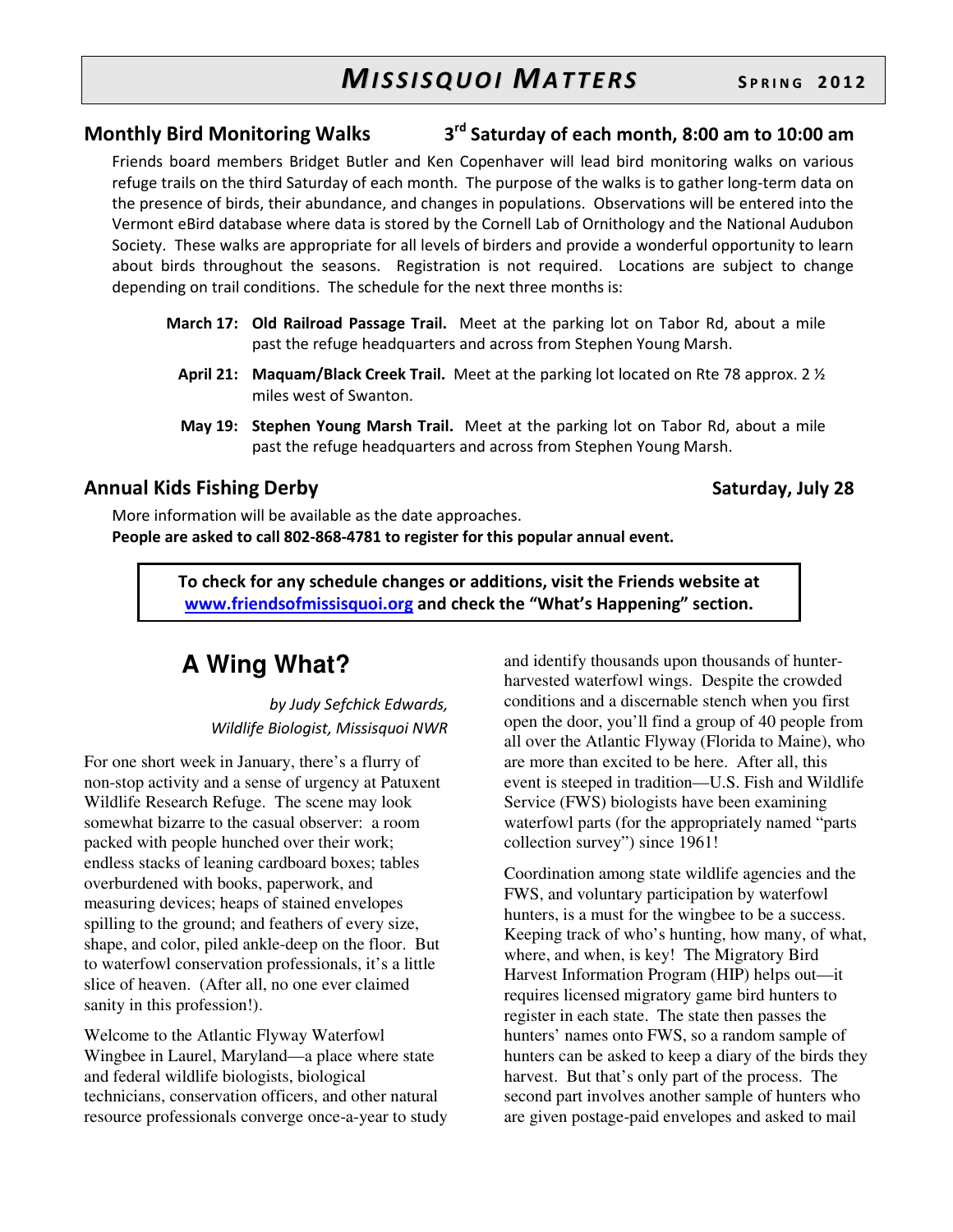one wing from each duck, and the wing tips and tail feathers from each goose they shoot, to the Patuxent National Wildlife Refuge repository. A similar project occurs north of the border in Canada organized by the Canadian Wildlife Service. That's cooperation for you!

Once the survey envelopes arrive at Patuxent, they're logged into a database, rough-sorted into groups, placed in cardboard boxes, and stored in large freezers for safe-keeping. For waterfowl hunters, the fun ends when the last envelope is sent; but for bio-nerds like me, the real fun begins at the wingbee. Just as a spelling bee is an event where people gather to try to correctly spell words, a wingbee is an event where biologists gather to try to correctly identify the species, age, and sex of each duck wing or goose tail submitted by hunters.

It may sound easy, but it isn't—ask anyone who's ever been to one. With wings from about 30 different types of waterfowl, there's lots to learn and only a short time to learn it. Identifying the wing to species is usually the first task at hand. To do this, speculums, or distinct color patterns on duck wings, are inspected. For Example, compare the mallard and the American black duck, which both have purple speculums, or the American wigeon and green-winged teal, that both have speculums of iridescent green. Unfortunately, this method goes out the door for the waterfowl species (like goldeneye, scaup, bufflehead, scoters, and mergansers) that are mostly black-and-white, whose wings only come in various shades of gray!

It gets even more interesting when you have to determine sex. Does that wood duck wing have a straighter white pattern on its edge (male), or is it more teardrop-shaped (female)? The biggest challenge of all, though, may be to determine whether the wing represents an immature or adult duck. The wear on the feathers often tells the story. Juvenile feathers tend to look frayed or scraggly; adult feathers, on the other hand, have already been replaced with new ones, so they look wider, blunter, and have smoother edges. This sounds great in theroy, but it's tricky—it only takes overlooking one worn feather (out of the hundreds of feathers on a wing) to make a wrong call!

You can see how much of this—colors, patterns, narrow versus wide, frayed versus smooth—may be considered subjective. Measuring the wing sometimes helps, but often even the measurements overlap. It's a good thing that each table has 4 or 5 workers who can commiserate. Plus there's an expert checker (an experienced person who has received special training and whose accuracy has been carefully checked to verify the "call" of the workers) at the head of the table, who reviews each wing and has the final say. Routine variation in the wings, as well as hybrids, domestic crosses, and an assortment of other anomalies, make it necessary sometimes for even the experts to consult experts that's Mother Nature for you!

You may be wondering if all the effort is really worth it. What good is a wingbee? Be assured that ducks everywhere benefit from this endeavor. Data collected at the wingbee helps paint a larger, more complete picture of the waterfowl harvest, from both a temporal and geographic perspective. Because the results end up describing the numbers of adults, juveniles, males, and females of each species harvested in a flyway, it also helps biologists make sound decisions regarding hunting seasons, bag limits, and population management. Remember that wingbees occur in each of the four flyways. It's estimated that around 90,000 duck wings and 20,000 goose tails are examined at wingbees in the United States each year.

During the four days at the Atlantic Flyway Waterfowl Wingbee, our group examined approximately 17,000 duck wings and 5,000 goose tails—whew! I left the wingbee with bleary eyes, a smile on my face, feathers covering my clothes, and duck dander in my nose. It was exhausting, yet exhilarating all at the same time. Although I've spent a lifetime looking at and loving ducks, the wingbee has given me a deeper appreciation for these fabulously -olored, unique, finely- feathered friends that occur throughout the Atlantic Flyway and (fortunately for us) migrate through Missisquoi.

For more information on duck wing identification, go to http://www.npwrc.usgs.gov/resource/birds/duckplum/index.htm